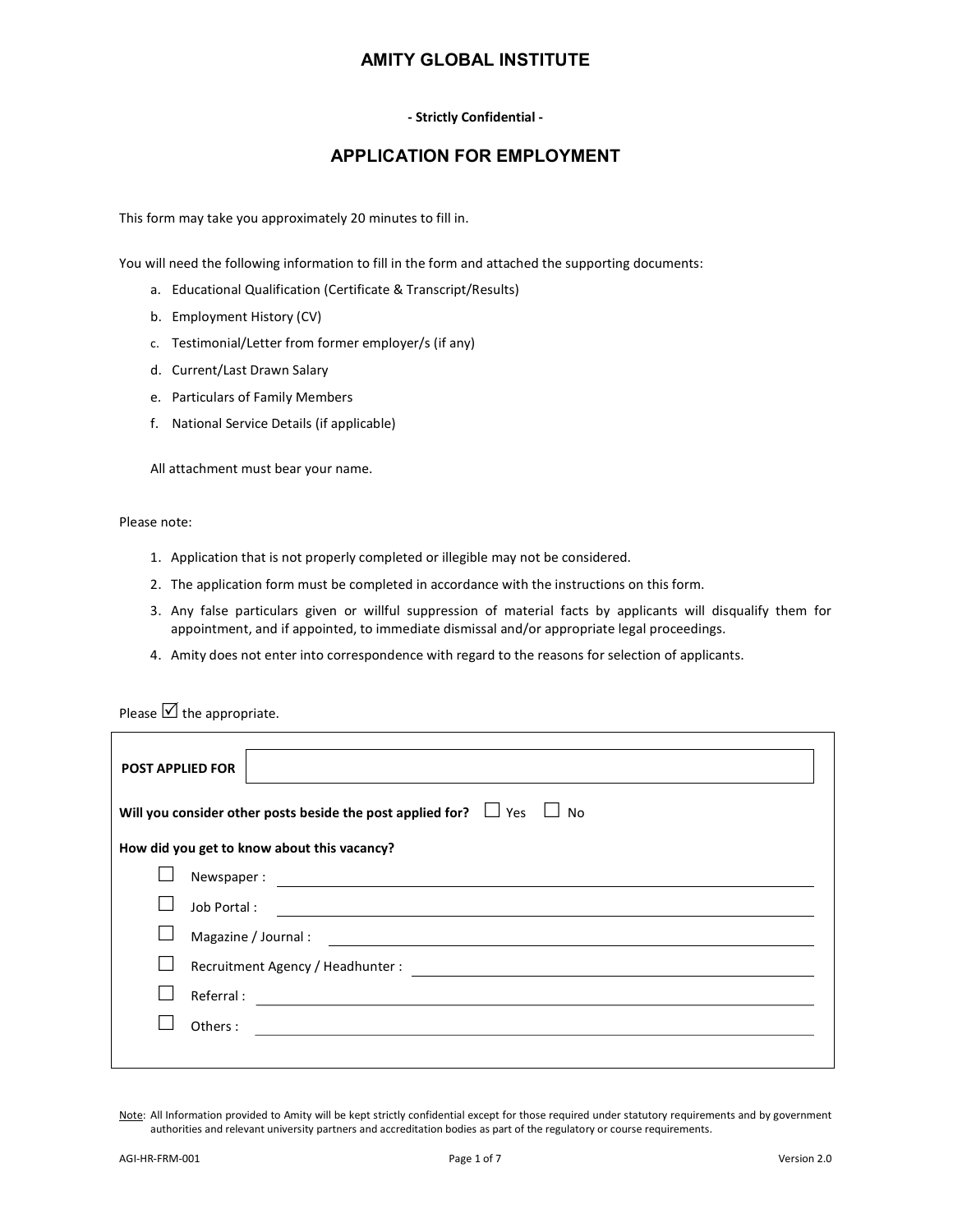# PERSONAL DETAILS

| Full Name in BLOCK LETTERS AS IN THE NRIC / PASSPORT (Underline Surname/ Family Name) |               |                         |                |                      |                    | Please Attach Your                            |
|---------------------------------------------------------------------------------------|---------------|-------------------------|----------------|----------------------|--------------------|-----------------------------------------------|
| Gender                                                                                | Male          | Female                  |                |                      |                    | <b>Recent Photo</b><br>(Passport-Size Photo / |
| <b>Marital Status</b>                                                                 | $\Box$ Single | $\Box$ Married          | $\Box$ Others: |                      |                    | Digital Copy)                                 |
| <b>Contact Details</b>                                                                |               |                         |                |                      |                    |                                               |
| <b>Home Address</b>                                                                   |               |                         |                |                      |                    |                                               |
|                                                                                       |               |                         |                |                      |                    |                                               |
| Home                                                                                  |               | <b>Mobile</b>           |                | <b>Email Address</b> |                    |                                               |
| Date of Birth (DD/MM/YYYY)                                                            |               | <b>Country of Birth</b> |                |                      | <b>Nationality</b> |                                               |

# FAMILY PARTICULARS

| Relationship  | Name | Age | Citizenship | Occupation | <b>Name of Employer</b> |
|---------------|------|-----|-------------|------------|-------------------------|
| Father        |      |     |             |            |                         |
| <b>Mother</b> |      |     |             |            |                         |
| Spouse        |      |     |             |            |                         |
| Children      |      |     |             |            |                         |
|               |      |     |             |            |                         |
|               |      |     |             |            |                         |
|               |      |     |             |            |                         |

#### In Case of Emergency

| <b>Person to Contact</b>          | Relationship |  |
|-----------------------------------|--------------|--|
| <b>Contact Details:</b><br>Home i | Mobile       |  |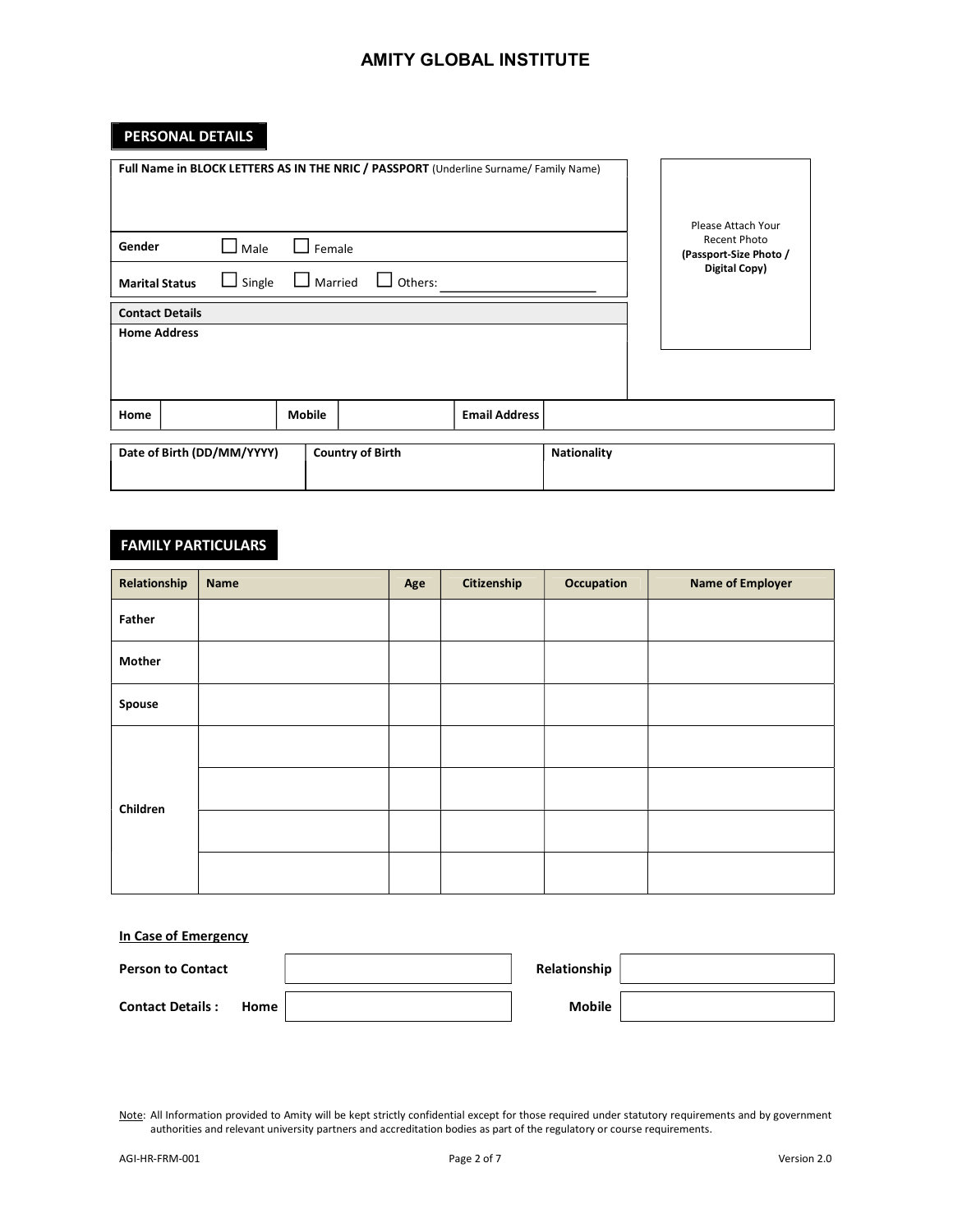#### EDUCATION (Starting with the highest qualification attained)

| From<br>(MM YY) | To<br>(MM YY) | <b>Schools / Institutions / Universities</b> | Country | <b>Highest Qualification Attained</b> |
|-----------------|---------------|----------------------------------------------|---------|---------------------------------------|
|                 |               |                                              |         |                                       |
|                 |               |                                              |         |                                       |
|                 |               |                                              |         |                                       |
|                 |               |                                              |         |                                       |

| <b>Language Proficiency</b> |                                          |                    |                           |             |             |  |  |  |
|-----------------------------|------------------------------------------|--------------------|---------------------------|-------------|-------------|--|--|--|
| <b>Written &amp; Spoken</b> | Proficiency                              | <b>Spoken Only</b> |                           | Proficiency |             |  |  |  |
|                             | $\Box$ Fluent $\Box$ Good $\Box$ Fair    |                    | $\Box$ Fluent $\Box$ Good |             | $\Box$ Fair |  |  |  |
|                             | $\Box$ Fluent $\Box$ Good $\Box$ Fair    |                    | $\Box$ Fluent $\Box$ Good |             | $\Box$ Fair |  |  |  |
|                             | $\Box$ Fluent $\Box$ Good<br>$\Box$ Fair |                    | $\Box$ Fluent             | $\Box$ Good | ] Fair      |  |  |  |

| Scholarships / Awards / Sponsorships |                         |  |  |  |  |  |
|--------------------------------------|-------------------------|--|--|--|--|--|
| From (MM YY)                         | Length of Bond (If any) |  |  |  |  |  |
|                                      |                         |  |  |  |  |  |
|                                      |                         |  |  |  |  |  |

| <b>Membership of Professional Institutions / Societies</b>                               |  |  |  |  |  |  |
|------------------------------------------------------------------------------------------|--|--|--|--|--|--|
| From (MM YY)<br>To (MM YY)<br>Name of Institution / Society<br><b>Type of Membership</b> |  |  |  |  |  |  |
|                                                                                          |  |  |  |  |  |  |
|                                                                                          |  |  |  |  |  |  |

# EMPLOYMENT HISTORY (Starting with the latest employment)

| From<br>$(MMYY)$ $ (MMYY) $                       | To | Company                          | <b>Position Held</b> | <b>Monthly</b><br>Salary<br>(Basic) | Variable<br>Bonus/<br>AWS (month) | <b>Reason(s) for Leaving</b> |
|---------------------------------------------------|----|----------------------------------|----------------------|-------------------------------------|-----------------------------------|------------------------------|
|                                                   |    |                                  |                      |                                     |                                   |                              |
|                                                   |    |                                  |                      |                                     |                                   |                              |
|                                                   |    |                                  |                      |                                     |                                   |                              |
|                                                   |    |                                  |                      |                                     |                                   |                              |
|                                                   |    |                                  |                      |                                     |                                   |                              |
| S\$<br>S\$<br><b>Expected Salary</b><br>per month |    |                                  |                      |                                     |                                   | per annum                    |
|                                                   |    | <b>Resignation Notice Period</b> |                      | <b>Proposed Commencement Date</b>   |                                   |                              |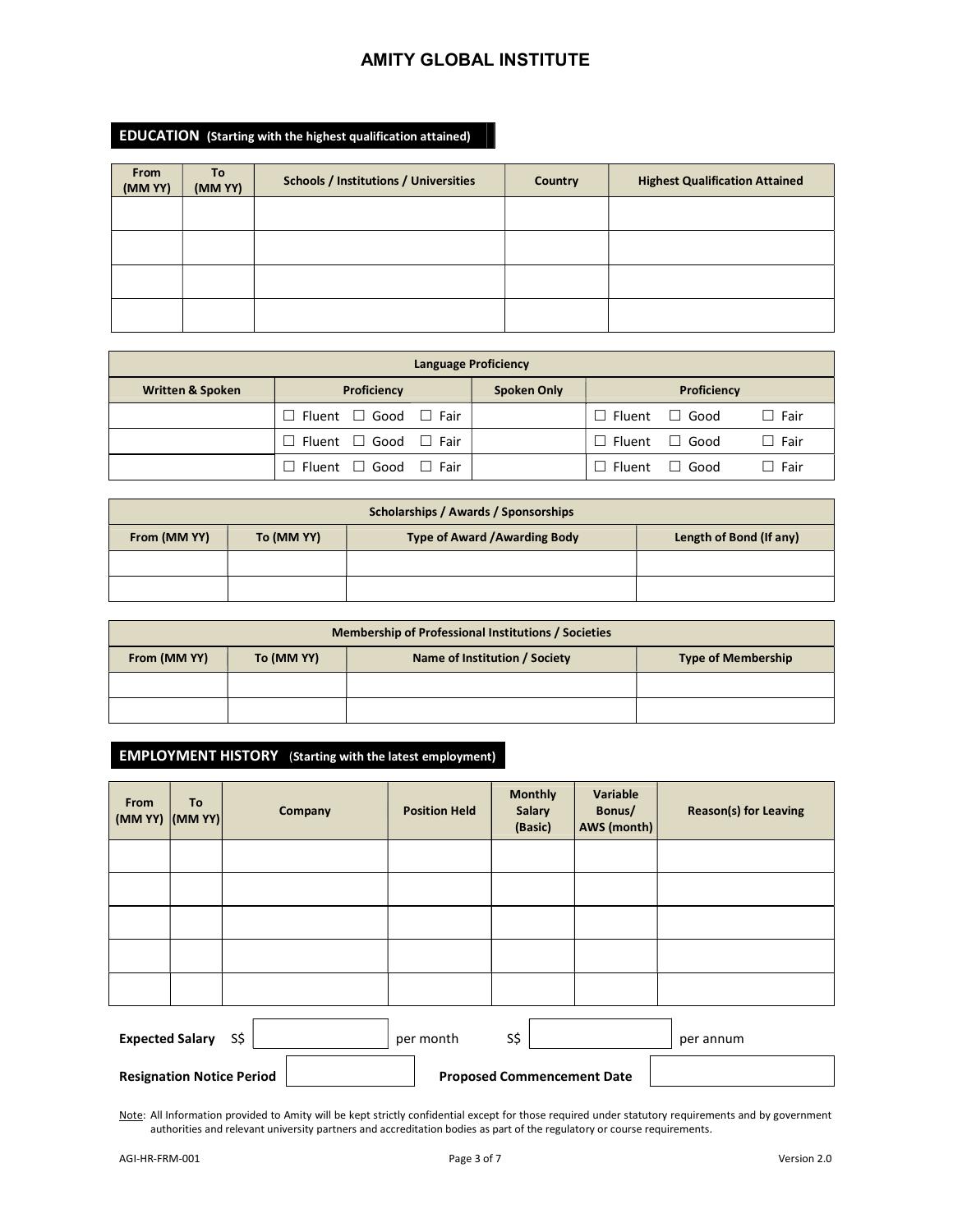#### NATIONAL SERVICE (If applicable)

| Date<br><b>Enlisted</b> | Date<br><b>Discharged</b> |     | <b>Type of Service</b> |             | <b>Highest Rank Attained</b> | If Exempted, please indicate<br><b>Exemption Notice Number and Date</b> |
|-------------------------|---------------------------|-----|------------------------|-------------|------------------------------|-------------------------------------------------------------------------|
|                         |                           | SAF | SPF                    | <b>SCDF</b> |                              |                                                                         |

#### CHARACTER REFEREES

Please provide particulars of 2 persons who are not related to you and permitted you to disclose their details to Amity. They should be responsible persons who know you well with regards to your character and work performance. Both referees should be gainfully employed. Amity Global Institute may contact either or both of the referees stated.

| <b>Character Referee 1</b> | <b>Character Referee 2</b> |  |
|----------------------------|----------------------------|--|
| Name                       | Name                       |  |
| Address                    | Address                    |  |
| <b>Email Address</b>       | <b>Email Address</b>       |  |
| Contact No.                | Contact No.                |  |
| Designation                | Designation                |  |
| Company                    | Company                    |  |
| Years Known                | Years Known                |  |

#### DECLARATION

Questions 1 to 4 are mandatory below:

| 1. | May we write to your previous employer(s) for a reference?<br>Yes                                                                                                                                                                                                | <b>No</b> |                |                     |
|----|------------------------------------------------------------------------------------------------------------------------------------------------------------------------------------------------------------------------------------------------------------------|-----------|----------------|---------------------|
| 2. | Have you ever applied for positions with Amity Global Institute?<br>Yes                                                                                                                                                                                          | <b>No</b> |                |                     |
|    | If 'Yes', please state Position                                                                                                                                                                                                                                  | and Date  |                |                     |
| 3. | Are you related to any of our existing employees?<br>Yes<br>$\mathsf{L}$                                                                                                                                                                                         | <b>No</b> |                |                     |
|    | If yes, please elaborate                                                                                                                                                                                                                                         |           |                |                     |
| 4. | Do you have an existing employment contract which requires payment to be made to another party if you join us (i.e. under<br>Yes<br><b>No</b><br>a bond)?                                                                                                        |           |                |                     |
|    | If yes, please elaborate<br><u>and the contract of the contract of the contract of the contract of the contract of the contract of the contract of the contract of the contract of the contract of the contract of the contract of the contract of the contr</u> |           |                |                     |
|    | Please answer the following questions:                                                                                                                                                                                                                           |           |                |                     |
| 1. | Do you have a criminal record in Singapore?                                                                                                                                                                                                                      |           | $\Box$<br>Yes  | <b>No</b>           |
| 2. | Have you ever been convicted in a court of law in any other country, excluding parking offences<br>or criminal records disclosed above?                                                                                                                          |           | $\perp$<br>Yes | <b>No</b>           |
| 3. | Have you been charged with any offence in a court of law in Singapore or in any other<br>country for which the outcome is pending?                                                                                                                               |           | $\Box$<br>Yes  | <b>No</b><br>$\sim$ |
| 4. | Are you aware of being under any current police investigations in Singapore or in any other<br>country following allegations made against you?                                                                                                                   |           | $\Box$<br>Yes  | No                  |
| 5. | Have you ever been dismissed, discharged, terminated or suspended from employment?                                                                                                                                                                               |           | Yes            | No                  |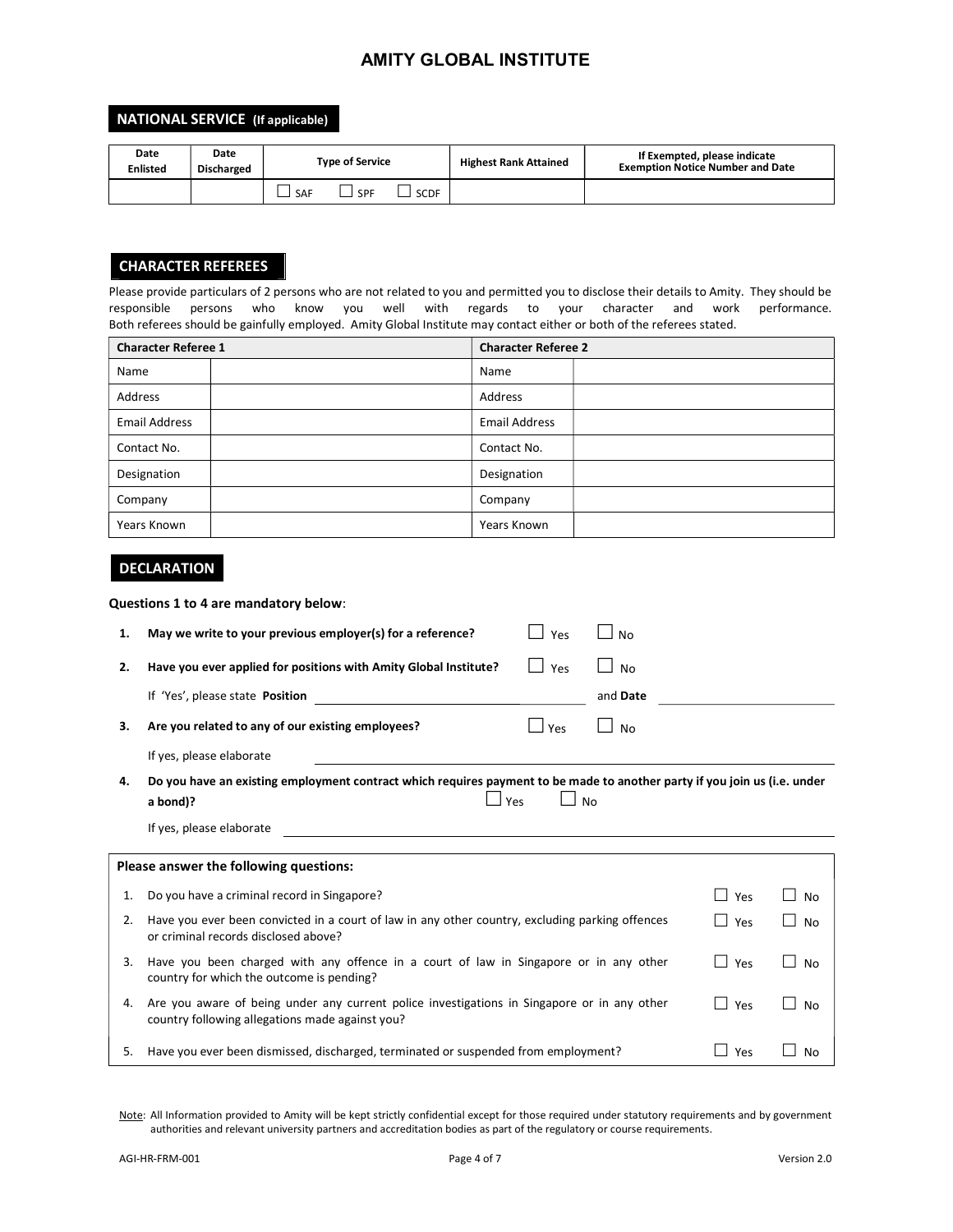| 6. | Have you been or are you presently under any financial embarrassment i.e. an un-discharged<br>bankrupt, have signed a promissory note or an acknowledgement of indebtedness or a declared<br>bankrupt? | Yes                                                                                                                  | No                       |                                    |
|----|--------------------------------------------------------------------------------------------------------------------------------------------------------------------------------------------------------|----------------------------------------------------------------------------------------------------------------------|--------------------------|------------------------------------|
| 7. | Have you ever had, or suffering from any                                                                                                                                                               | - Medical condition, disease<br>- Physical impairment<br>- Mental illness<br>- Others, please specify:               | Yes<br>Yes<br>Yes<br>Yes | No<br><b>No</b><br><b>No</b><br>No |
| 8. | Did you ever leave an employer without serving out your period of moral obligatory service<br>(Eg. Resulting from no-pay leave taken or training)                                                      | Yes                                                                                                                  | No                       |                                    |
| 9. |                                                                                                                                                                                                        | If your answer is "Yes" to any of the questions above, please state details below (use separate sheet if necessary): |                          |                                    |

#### Self-Declaration

- 1. I declare that the information provided in this application is true to the best of my knowledge and belief, and I have not willfully suppressed any material acts. Any misrepresentation or omission of information will be grounds for withdrawal of an employment offer or for dismissal.
- 2. I authorize the company to submit the said information to any person, firm, corporation, body, bureau, Police or Government authority for the purpose of any investigation or verification which the company deems necessary to make with reference to my employment, conduct other details relevant to this application.
- 3. I agree that in any legal proceedings, I shall not dispute the authenticity or accuracy of any statement, confirmations, records, acknowledgments, information recorded in or produced in this application.

Signature of Applicant Date

Note: All Information provided to Amity will be kept strictly confidential except for those required under statutory requirements and by government authorities and relevant university partners and accreditation bodies as part of the regulatory or course requirements.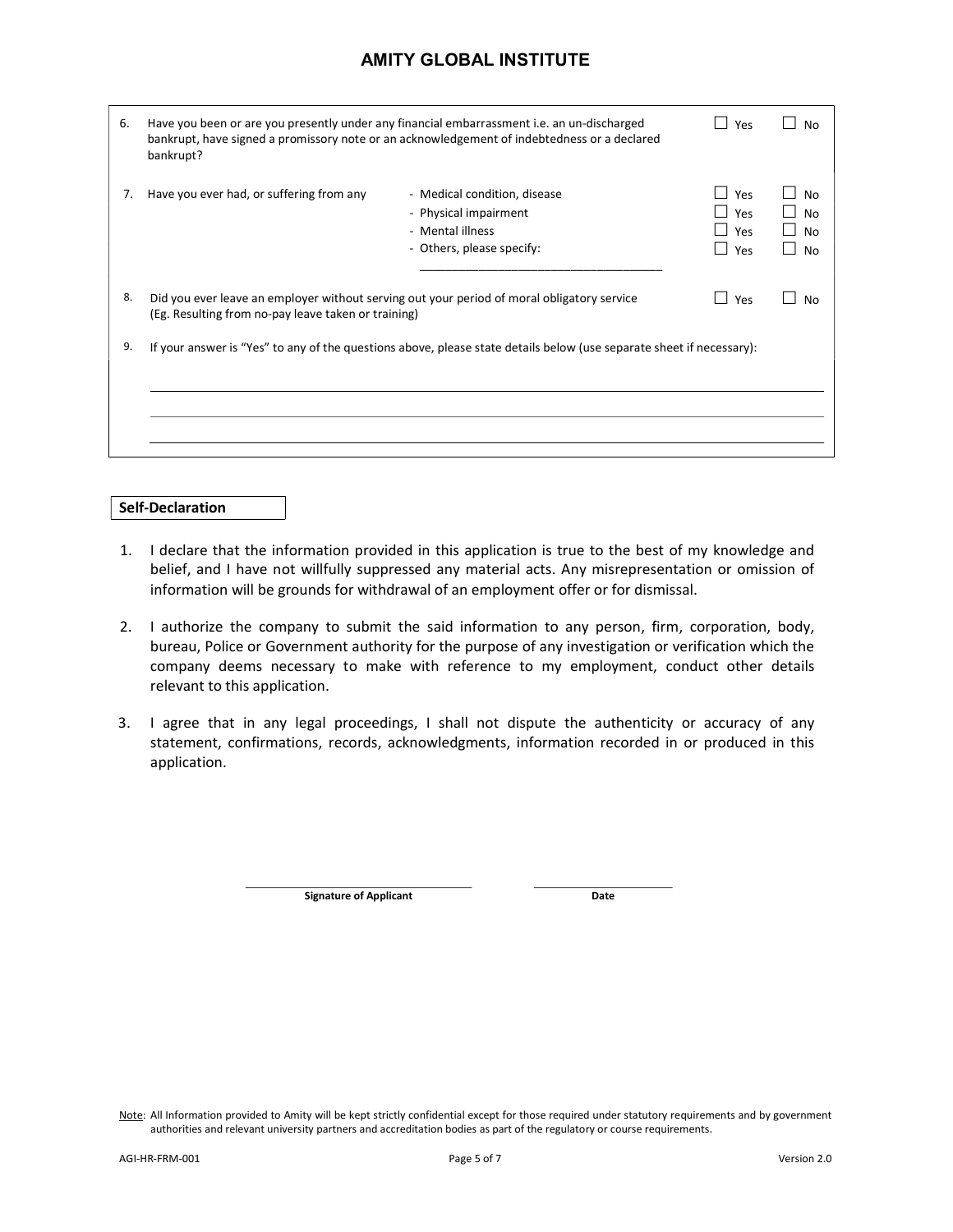|    |                                                                                                                                                                                                                                                                                                                                                       | I declare that: (with reference to PE Regulation 26 of the PE Act 2009)                                                                                                                                                        |  |  |  |  |  |  |
|----|-------------------------------------------------------------------------------------------------------------------------------------------------------------------------------------------------------------------------------------------------------------------------------------------------------------------------------------------------------|--------------------------------------------------------------------------------------------------------------------------------------------------------------------------------------------------------------------------------|--|--|--|--|--|--|
| 1. | I have not been convicted of any offence involving sexual, child, physical or drug abuse, or fraud or<br>dishonesty; whether in Singapore or elsewhere; and                                                                                                                                                                                           |                                                                                                                                                                                                                                |  |  |  |  |  |  |
| 2. | I have not been convicted of any offence under the Private Education Act within a period of 5 years preceding<br>the date of this declaration.                                                                                                                                                                                                        |                                                                                                                                                                                                                                |  |  |  |  |  |  |
| 3. | I have met the minimum qualifications and experience requirements* to teach the assigned course; and the<br>*minimum qualifications and experience referred as follows:                                                                                                                                                                               |                                                                                                                                                                                                                                |  |  |  |  |  |  |
|    | Please $\boxtimes$ where appropriate:                                                                                                                                                                                                                                                                                                                 |                                                                                                                                                                                                                                |  |  |  |  |  |  |
|    | I have less than 5 years of working experience in the field to which the course, module or subject<br>relates, and qualifications in that field which are at least a level higher than the level of the course;                                                                                                                                       |                                                                                                                                                                                                                                |  |  |  |  |  |  |
|    |                                                                                                                                                                                                                                                                                                                                                       | I have at least 5 years of working experience in the field to which the course, module or subject relates,<br>and qualifications in that field which are at least equivalent to the level of the course; or                    |  |  |  |  |  |  |
|    |                                                                                                                                                                                                                                                                                                                                                       | I have at least 5 years of working experience in the field to which the course, module or subject relates,<br>and qualifications in a different field which are at least one level higher than the level of the course;<br>and |  |  |  |  |  |  |
| 4. | I have at least a pass at General Certificate in Education 'Ordinary' level or its equivalent in the language<br>medium of the course, module or subject he is to be deployed to teach.                                                                                                                                                               |                                                                                                                                                                                                                                |  |  |  |  |  |  |
| 5. | I have at least 5 years of working experience in the fields to which the course, modules or subject relates is of<br>a vocational nature, in lieu of qualifications.                                                                                                                                                                                  |                                                                                                                                                                                                                                |  |  |  |  |  |  |
| 6. | My educational qualifications are conferred by educational institutions which are recognised by the relevant<br>authorities** and have not been conferred as honorary degrees                                                                                                                                                                         |                                                                                                                                                                                                                                |  |  |  |  |  |  |
|    | ** "Relevant authority", in relation to an education institution, means -                                                                                                                                                                                                                                                                             |                                                                                                                                                                                                                                |  |  |  |  |  |  |
|    | a. An authority which is responsible for supervising or regulating the education institution in the<br>country or territory where the education institution is established; or                                                                                                                                                                        |                                                                                                                                                                                                                                |  |  |  |  |  |  |
|    | b. In the absence of such an authority, anybody which is generally recognised by the academic<br>community in the country or territory where the education institution is established as being able to<br>make an authoritative assessment or evaluation of, and give official recognition to, the academic<br>standard of the education institution. |                                                                                                                                                                                                                                |  |  |  |  |  |  |
|    | The contents of this application are true to the best of my knowledge, information and belief.                                                                                                                                                                                                                                                        |                                                                                                                                                                                                                                |  |  |  |  |  |  |
|    |                                                                                                                                                                                                                                                                                                                                                       |                                                                                                                                                                                                                                |  |  |  |  |  |  |
|    |                                                                                                                                                                                                                                                                                                                                                       | <b>Signature of Applicant</b><br>Date                                                                                                                                                                                          |  |  |  |  |  |  |
|    |                                                                                                                                                                                                                                                                                                                                                       |                                                                                                                                                                                                                                |  |  |  |  |  |  |